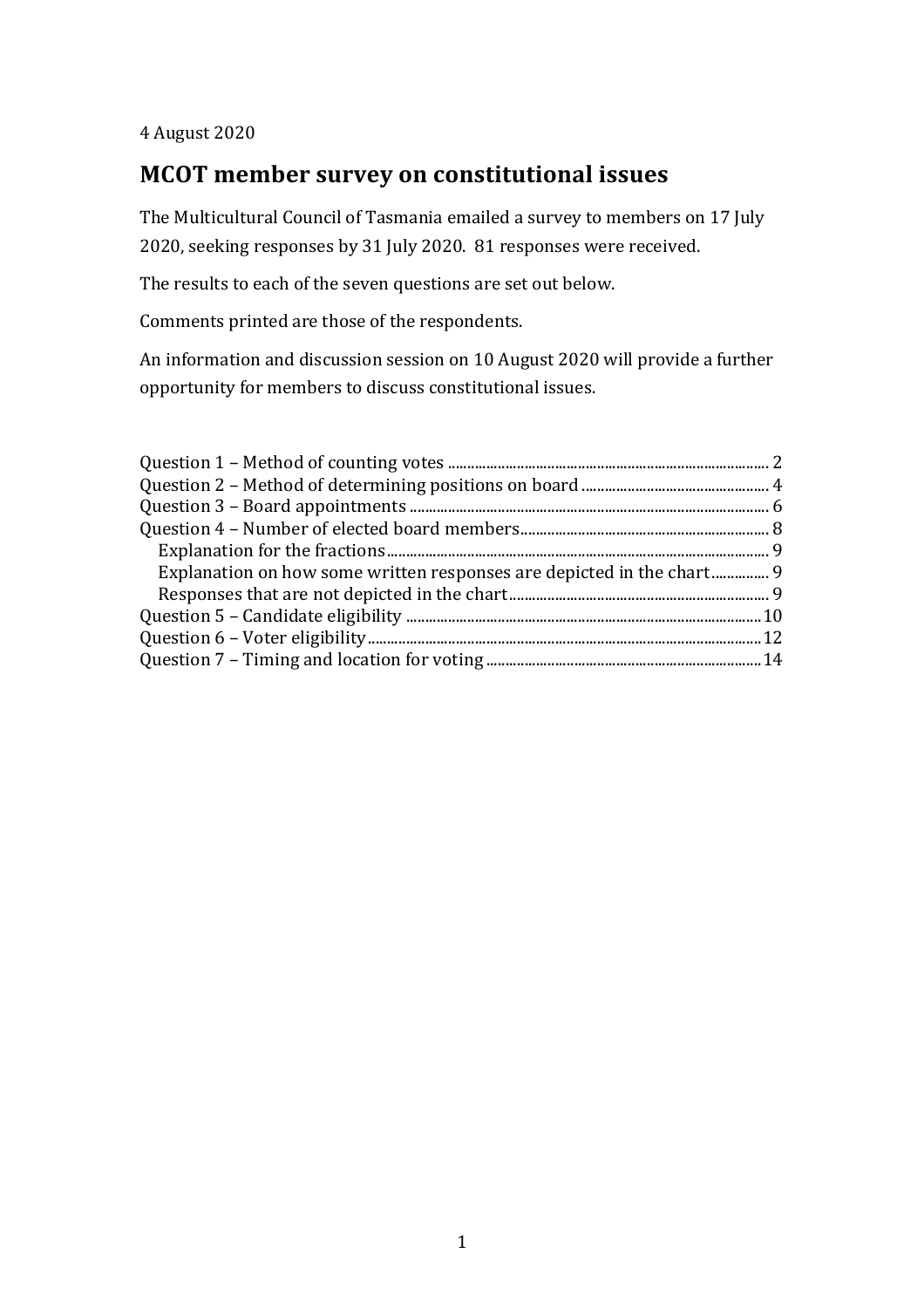### **Question 1 – Method of counting votes**

**The current MCOT constitution allows the board to determine the method used to elect board members. What do you think of this?** 

The constitution should set out a 'first past the post' method of election where a majority group of voters has a chance of electing most board members.

The constitution should set out a system of 'proportional representation' where minority groups of voters have a chance of each electing a single board member.

The constitution should continue to allow the board to choose the method of election. 



The following written responses were also provided:

The current election module been followed from last few years should be continued

The election module followed from the last few years should be continued

*Don't know.* I don't have enough background info

This is nearest of my preference but not quite

*Most democratic and avoids any perception of board bias* 

*the constitution needs to outline a method that remains consistent... all board members have the right to vote for their reps and giving too much power to the board members to adjust election methods is dangerous* 

**Similar to Council Elections for Councillors** 

*Consider including at least over half or three quarters of member communities to vote. Many are invisible communities!* 

*The current Chair and Board have taken the organisation to new heights as reflected* in quality of staff, growth in membership and increased funding. The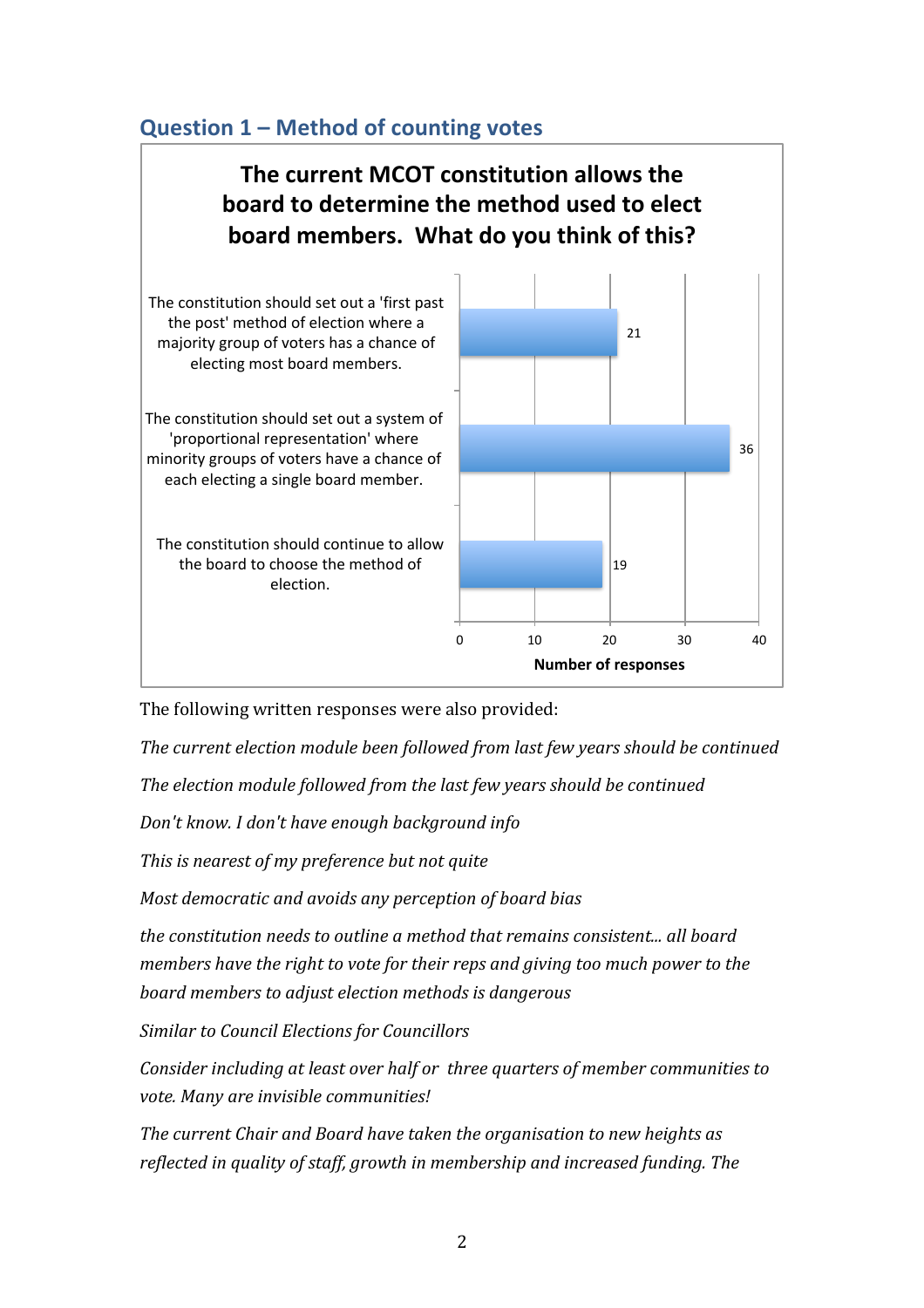*constitutional change is the right step in the right direction and we welcome it* open heartedly. One must contribute back to the society from which migrants have gained so much and one must learn form the Australian community. I am particularly pleased that the work undertaken aligns MCOT to the good *governance principles of AICD. Well done and keep up the great work! We are proud of the work done so far.* 

*Can there be a combination of "representation sub-board"* (*bigger number*) together with a "review board" (smaller number)?)

The constitution should reflect the need for a broad skills base to ensure *appropriate governance.*

*Combination* - *Board should be able to nominate Directors to represent minority groups* if they are lacking from the selection - eg. someone with disability, LGBTQ *etc*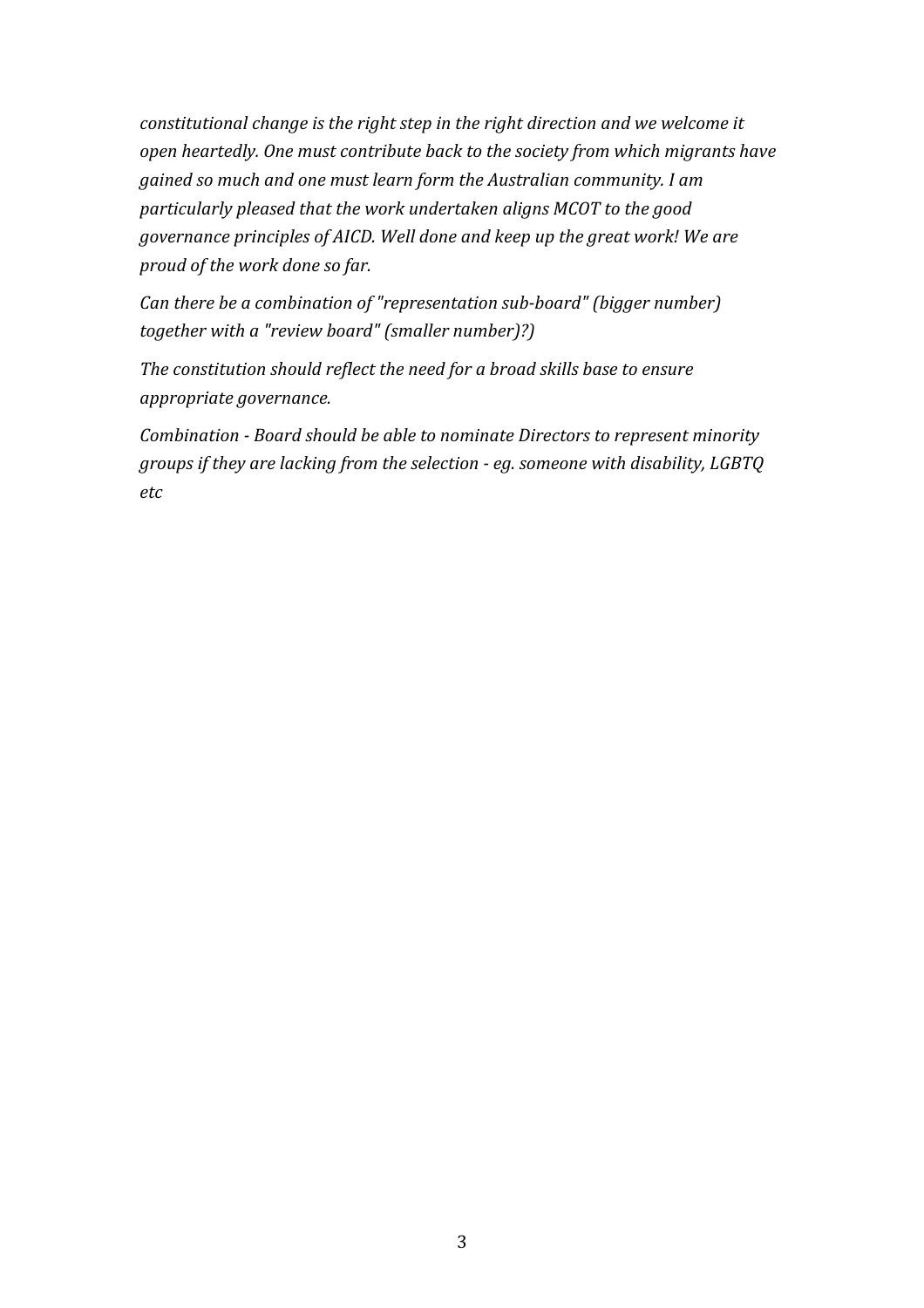### **Question 2 – Method of determining positions on board**

# **The current MCOT constitution has members directly vote for a Chair, Senior Vice Chair, Vice Chair, Treasurer and Secretary.** What do you think of this?



The following written responses were also provided:

*Worshipping Ceremony by using the coin the tossing between the candidates.* 

*Members should elect to the board but board needs to determine office bearers* 

*members need to be able to vote for all board positions... otherwise there is too much risk for conflict of interest. the board represents its members so members should have full rights to vote for who they want*

*Direct Election can be limited to Chair & Secretary. All others can be through board*

*Purpose of Board should be clearly understood by all who wants to take these* roles. Harmony, unity and FairPlay with no strings attached. Being able to reach *out by any of the communities for voicing their concerns. First priority is that he/* she is prepared to act as a civil Australian.

The elected board in accordance with their skill sets and qualifications, elect a *Chair and other roles, so that the Board can benefit with the individual skills collectively.* Some areedy members who wish to chase titles will not support this but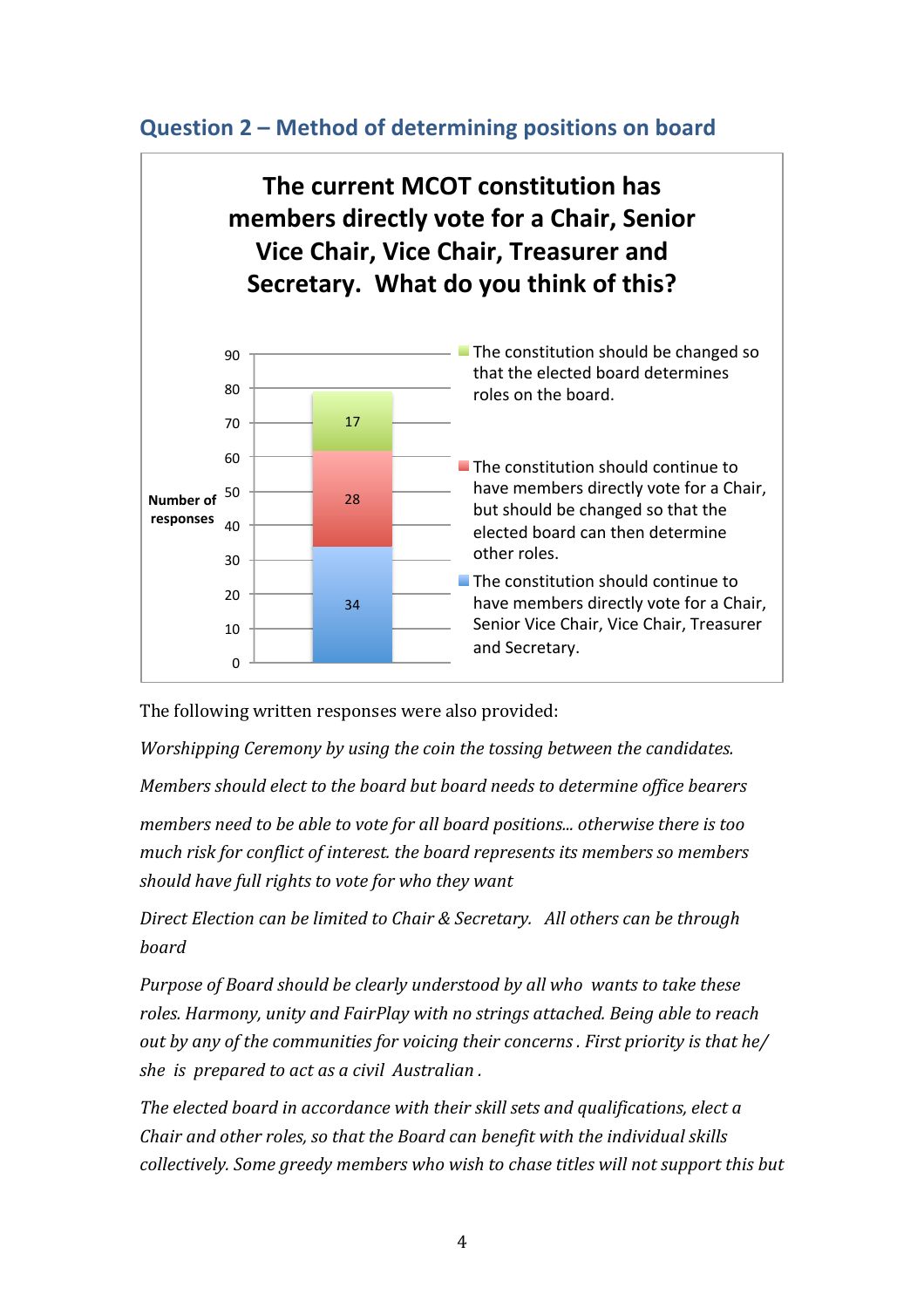*its* high time that the organisation aligns itself with best practice. Disgruntled *members* who hijacked the SGM for their personal interests should not be allowed to damage the future of the organisation. All migrant communities should be *positive and supportive of each other.* 

*What does best practice say? Follow best practice. Elected Board determines roles in light of skills and expertise.*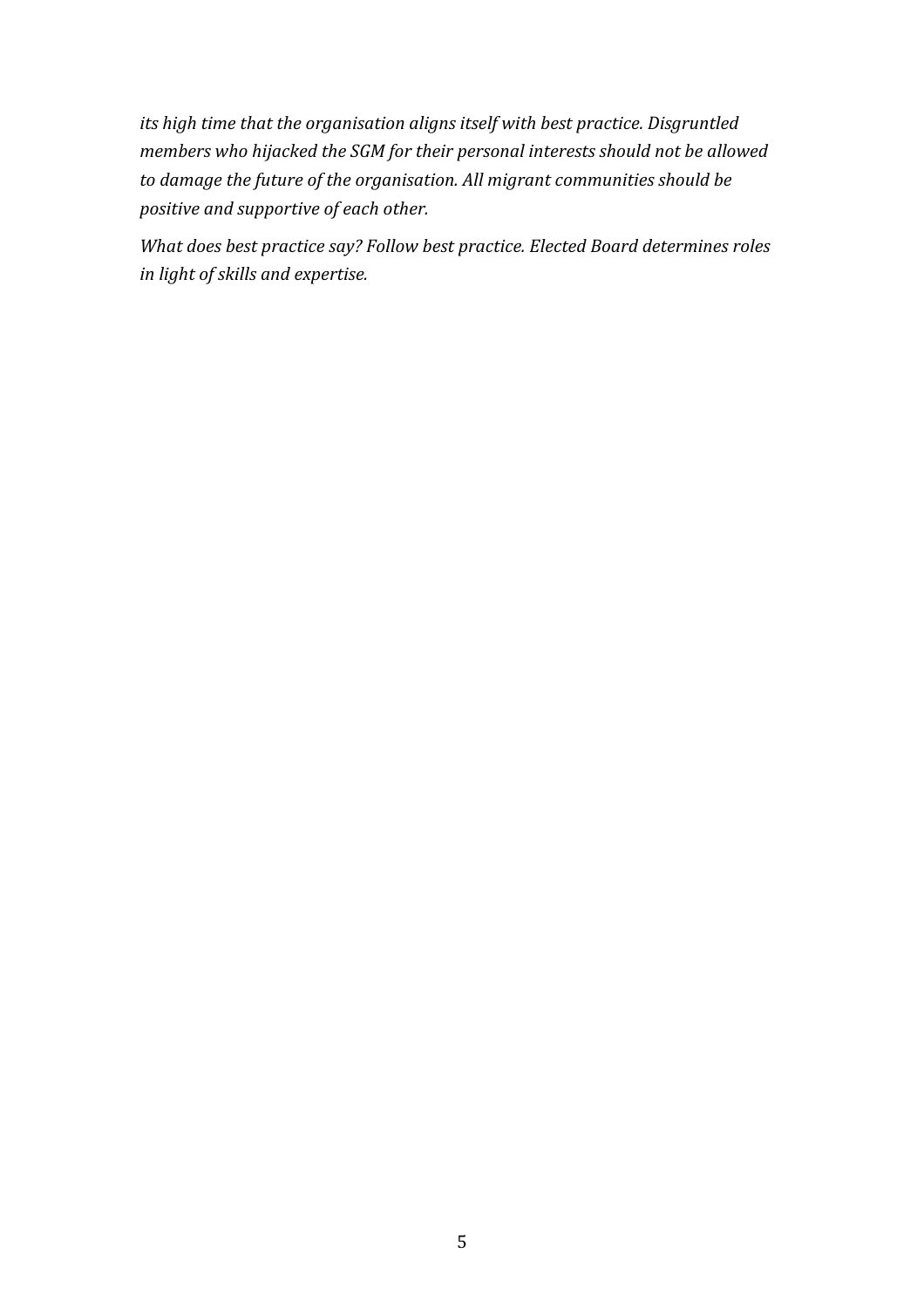### **Question 3 – Board appointments**

**The current constitution allows the elected board members to appoint**  up to four additional voting board members. What do you think of this?



The following written responses were also provided:

*I don't understand*

Allow Board to appoint members with consultative status but not voting

*these positions should be elected by the members, not the board* 

*If the Elected Board is 10 members, co-opted members can be four totally 14* 

*Could this four members be selected out of the ones Who may have just missed the* top positions. ? Which means they've been voted in by the MCOT community..??

The Board should be based on skills and qualifications. The elected Board should be *allowed to appoint up to 2 members to fill skill shortages.* 

*Role of board is good governance. The current board has done a phenomenal job.* Align size of Board with best practice.

*the Board ought to have set number of members all elected by members when a casual vacancy occurs the Board can fill casual vacancy*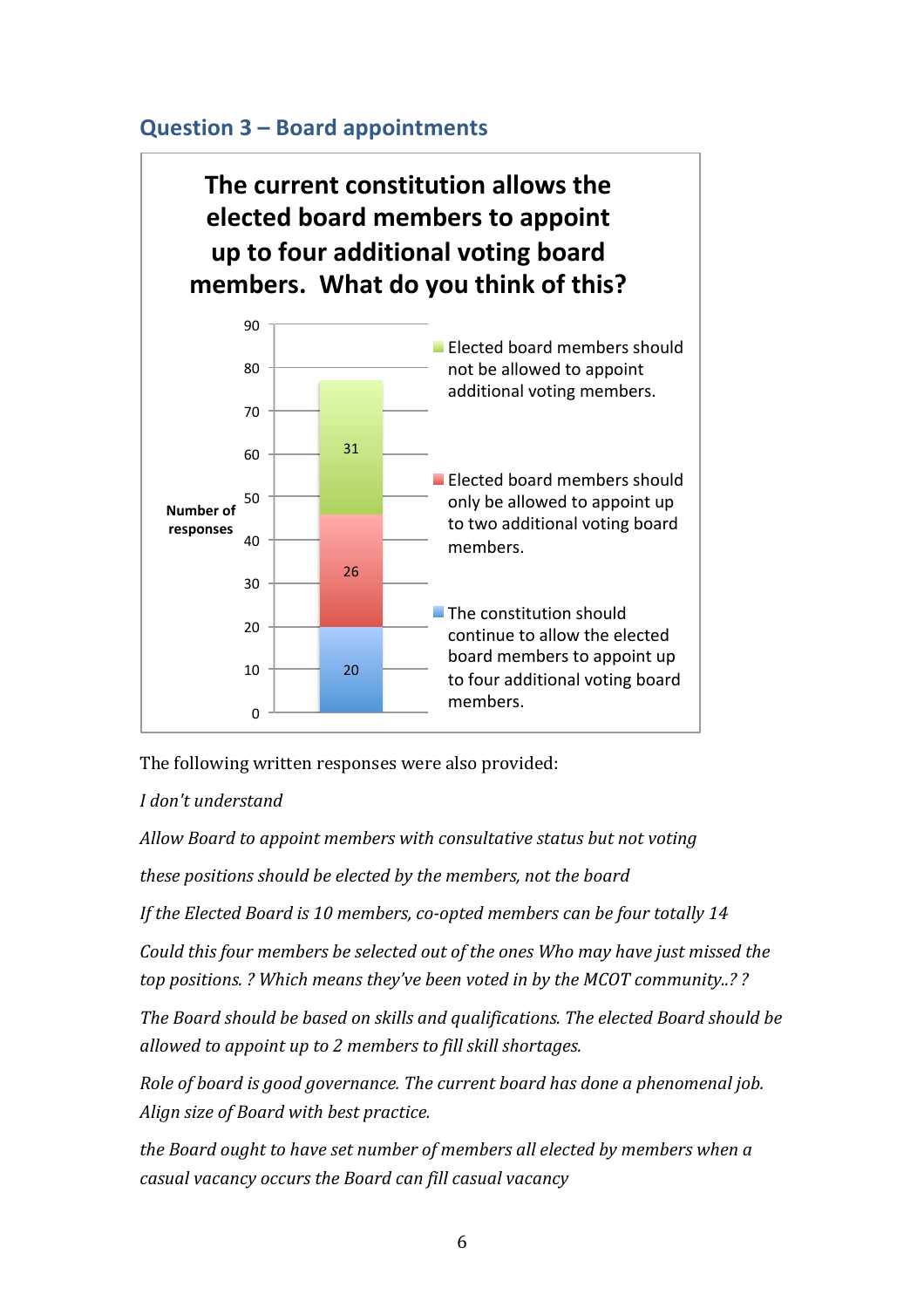To meet inclusion targets eg. Board member with a disability, etc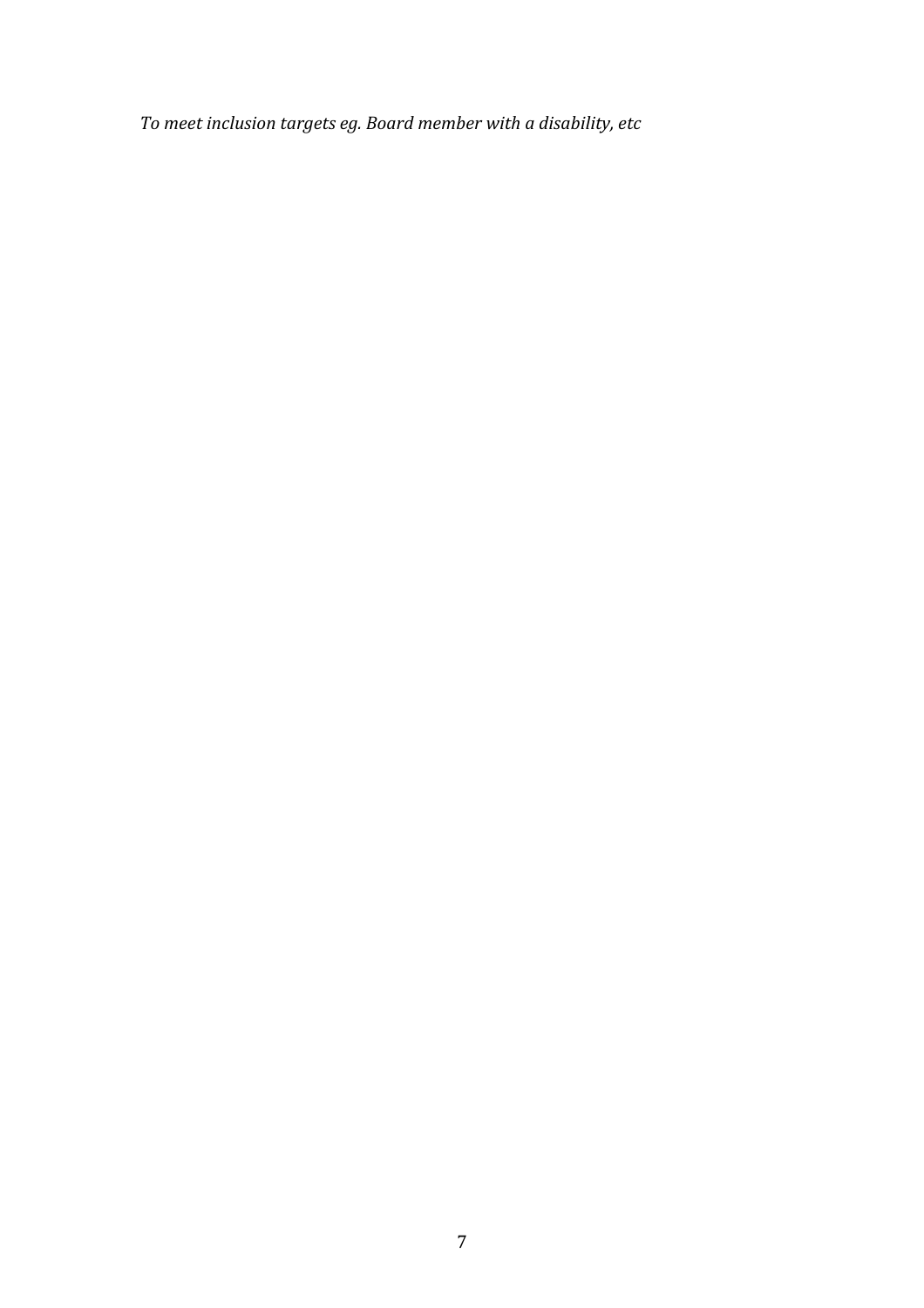

### **Question 4 – Number of elected board members**

The chart depicts the responses of 65 respondents. There were:

- 30 votes for there to be fewer than 9 elected board members;
- 6 votes for there to be 9 elected board members; and
- 29 votes for there to be more than 9 elected board members.

So the "median voter" voted for there to be 9 elected board members.

The most common vote was for there to be 14 elected board members.

The data from the chart is outlined in the table below. The fractions are explained on the next page.

| Number     | 5    | 6    | 7    | 8      | 9     | 10    | 11   | 12   | 13   | 14    | 20 |
|------------|------|------|------|--------|-------|-------|------|------|------|-------|----|
| of elected |      |      |      |        |       |       |      |      |      |       |    |
| board      |      |      |      |        |       |       |      |      |      |       |    |
| members    |      |      |      |        |       |       |      |      |      |       |    |
|            |      |      |      |        |       |       |      |      |      |       |    |
| Votes      | 4.25 | 4.25 | 8.25 | 13.083 | 6.033 | 8.533 | 0.45 | 1.45 | 0.45 | 17.25 | 1  |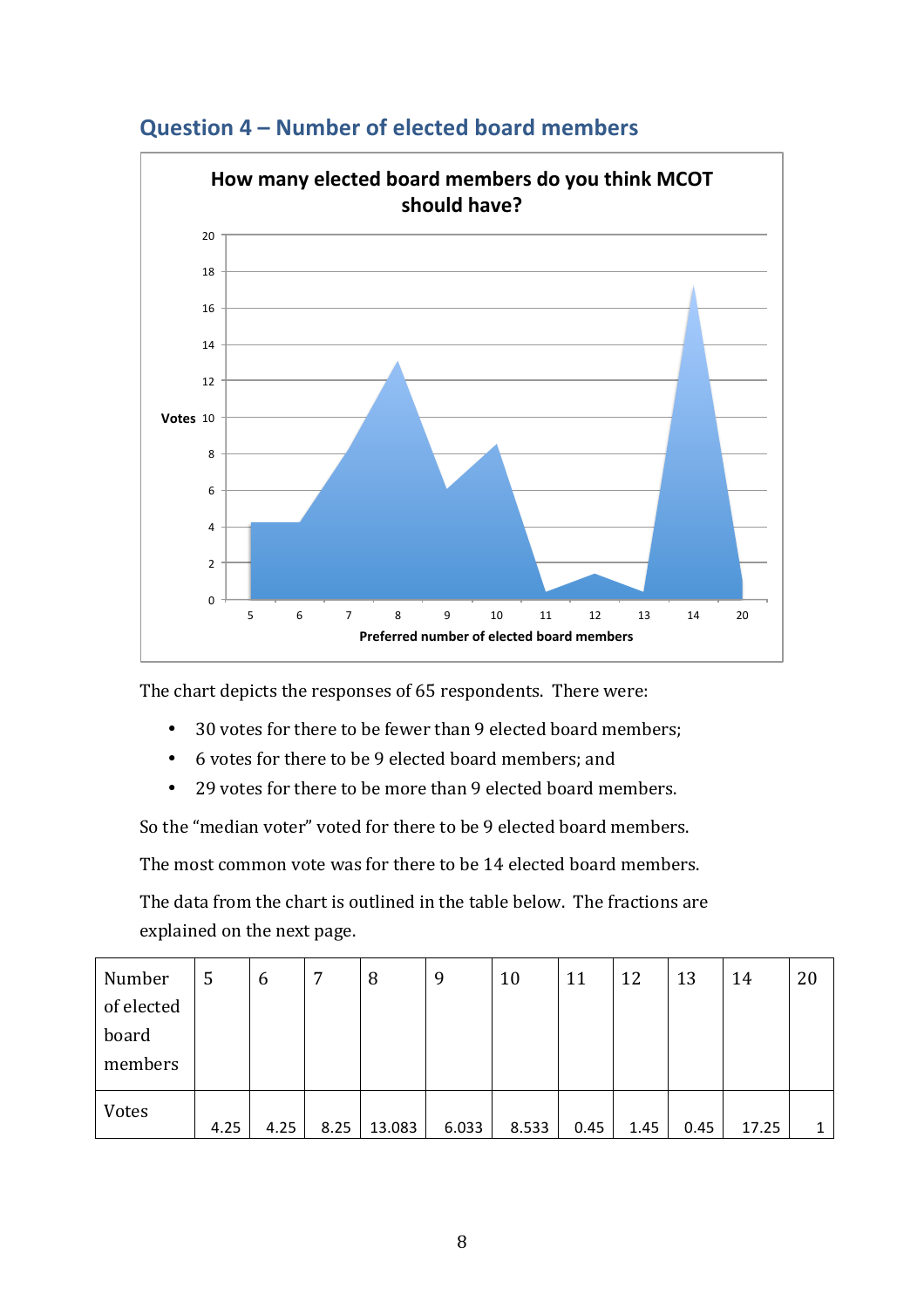### **Explanation for the fractions**

Some respondents wrote a range of numbers. The chart captures these responses by using fractions. For example if a respondent wrote two numbers, each number is given half a vote. Thus, when a respondent wrote "7 or 9", half a vote was recorded for "7", and half a vote was recorded for "9".

#### **Explanation on how some written responses are depicted in the chart**

Where a respondent wrote "*Up to 14*", this was recorded in the chart as a vote for "14".

Where a respondent wrote "*Maximum 9 elected (voting)* members plus consulting *members as needed"*, this was recorded in the chart as a vote for "9".

Where a respondent wrote "The elected board numbers can be increased. An *executive board of five may be elected within the board to execute decisions taken by board*", this was recorded in the chart as a vote for "14".

Where a respondent wrote "*I* suggest to go for a number Less than 14 but more *than* 8 *perhaps for a trial 2 Terms or four years. Assess whether to stay medium size or go back to 14??"*, this was recorded in the chart as a fifth of a vote for "9", a fifth of a vote for "10", a fifth of a vote for "11", a fifth of a vote for "12" and a fifth of a vote for "13".

Where a respondent wrote "*Minimum 11*", this was recorded in the chart as a quarter of a vote for "11", a quarter of a vote for "12", a quarter of a vote for "13" and a quarter of a vote for "14".

### **Responses that are not depicted in the chart**

The following four written responses did not suggest a number, so are not depicted in the chart:

*Follow the best practice and AICD so the broader community, stakeholders and funding body have greater respect for the organisation. Well done to the current board to work on this so the future can be even brighter.* 

*Enough to adequately represent the diverse ethnic communities* 

equal representation of all ethnic communities in Tasmania

*If* expertise isn't available on the Board ought to be able to recruit to fill expertise *so need to be flexible*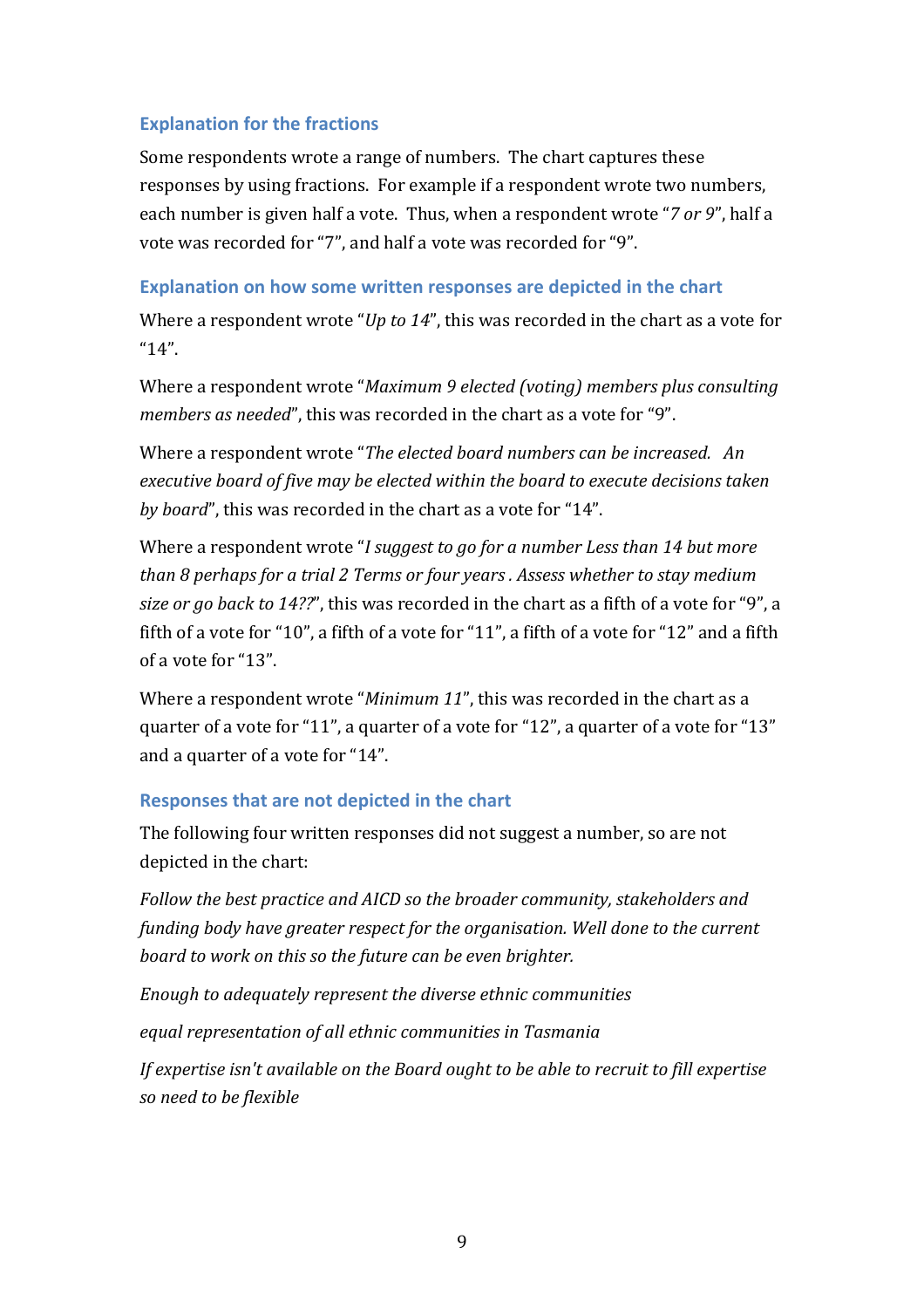## **Question 5 – Candidate eligibility**



The following written responses were also provided:

*I* don't understand the implication of this

*Community representation alone should be allowed to elect board members.* 

*This answer is based on a minimum of eight board members, if there were less then all these other restrictions should apply.*

*Ethnic in the community can be up eligible to become candidates* 

*continue the same* 

Limit number of independent members also current MCoT members ineligible

*relatives of spouses of MCoT employees should be ineligible to sit on the board* 

*Politicians and MCOT employees should be restricted to consulting roles* 

*board members should be from as many different member communities as possible* 

*Former MCOT members with experience should be eligible provided that a gap of one or two terms prior to current.* 

*Politicians should not be allowed as they will take the organisation in their own political interests and the poor community will be taken advantage of. The* politicians have enough for themselves in Councils, Parliament, Senate etc. Current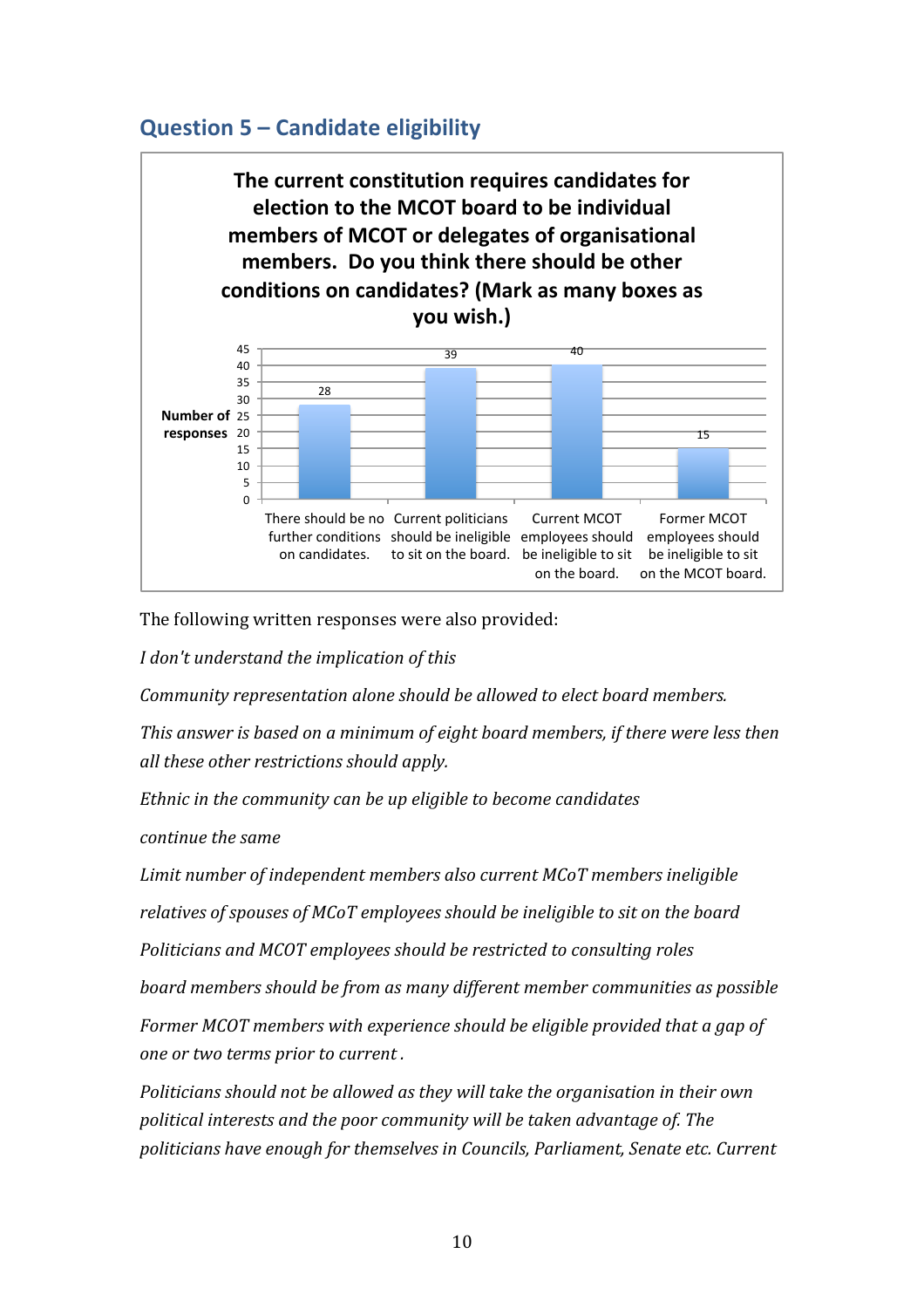and former employees should also not be allowed as they have all insider *knowledge.* 

*Keep* the organisation apolitical so multiculturalism is promoted rather than a *politician's political profile.*

Former employees should be ineligible for a period of five years from when their *employment ceased.*

Individual members and Family members should not be allowed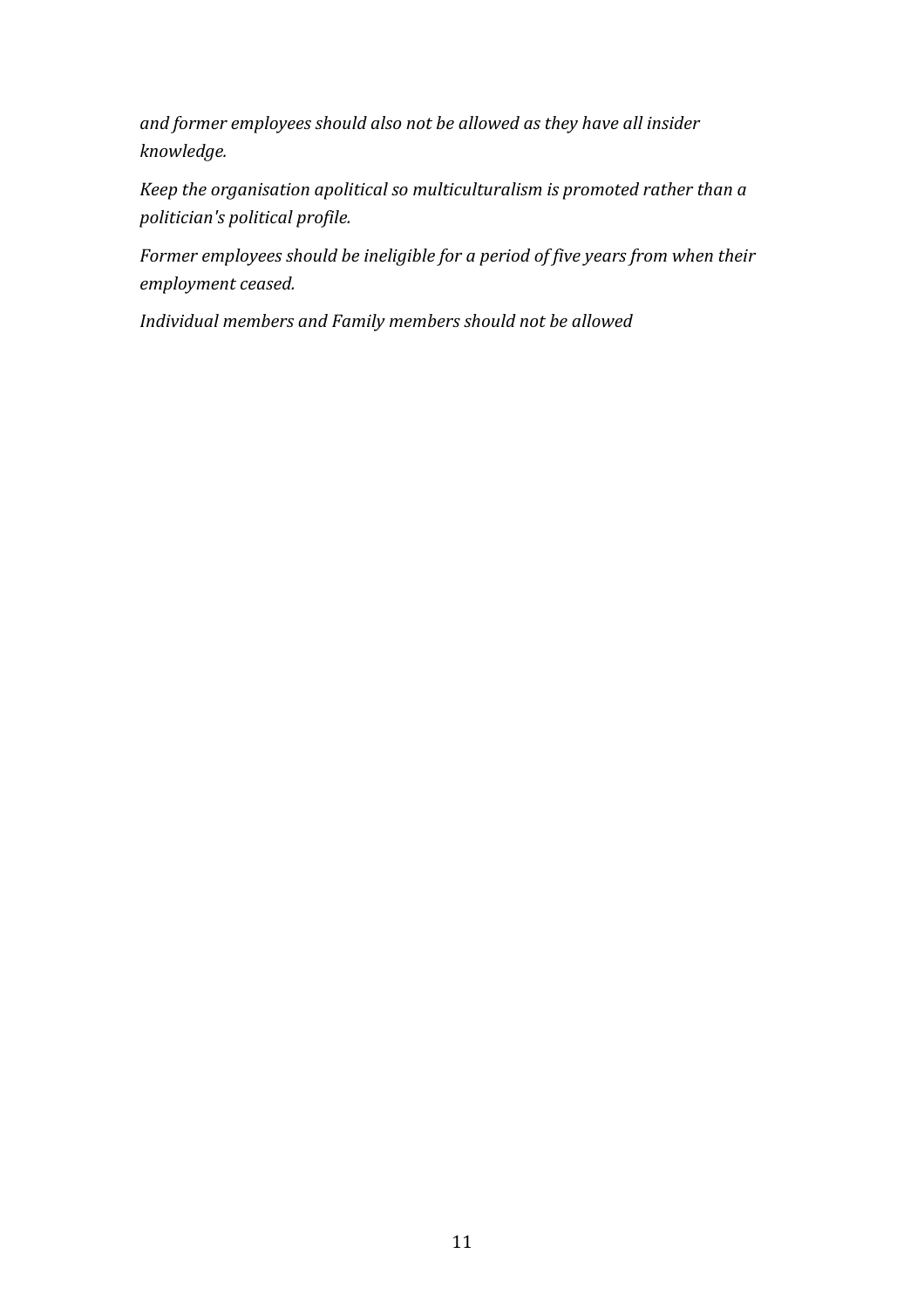## **Question 6 – Voter eligibility**



The following written responses were also provided:

*Community representatives alone should allowed to elect board members. Individual members can appoint co opt members or in various sub committees.* 

Sorry, we do not understand

Last box unclear

To serve on the board effectively, members available for election must demonstrate *MCOT* involvement experience

*new organisations* (or *individual members)* can vote only after 12 months. Only *organisational representatives shall be allowed to elect the board. Individual members can be selected for committee or subcommittee member or co-opted members.*

*Eligible list being available to voters? Voting by post or via email being introduced.* 

*[Two comments raising concerns about being a delegate for multiple organisations are not published here as they include personal details.]*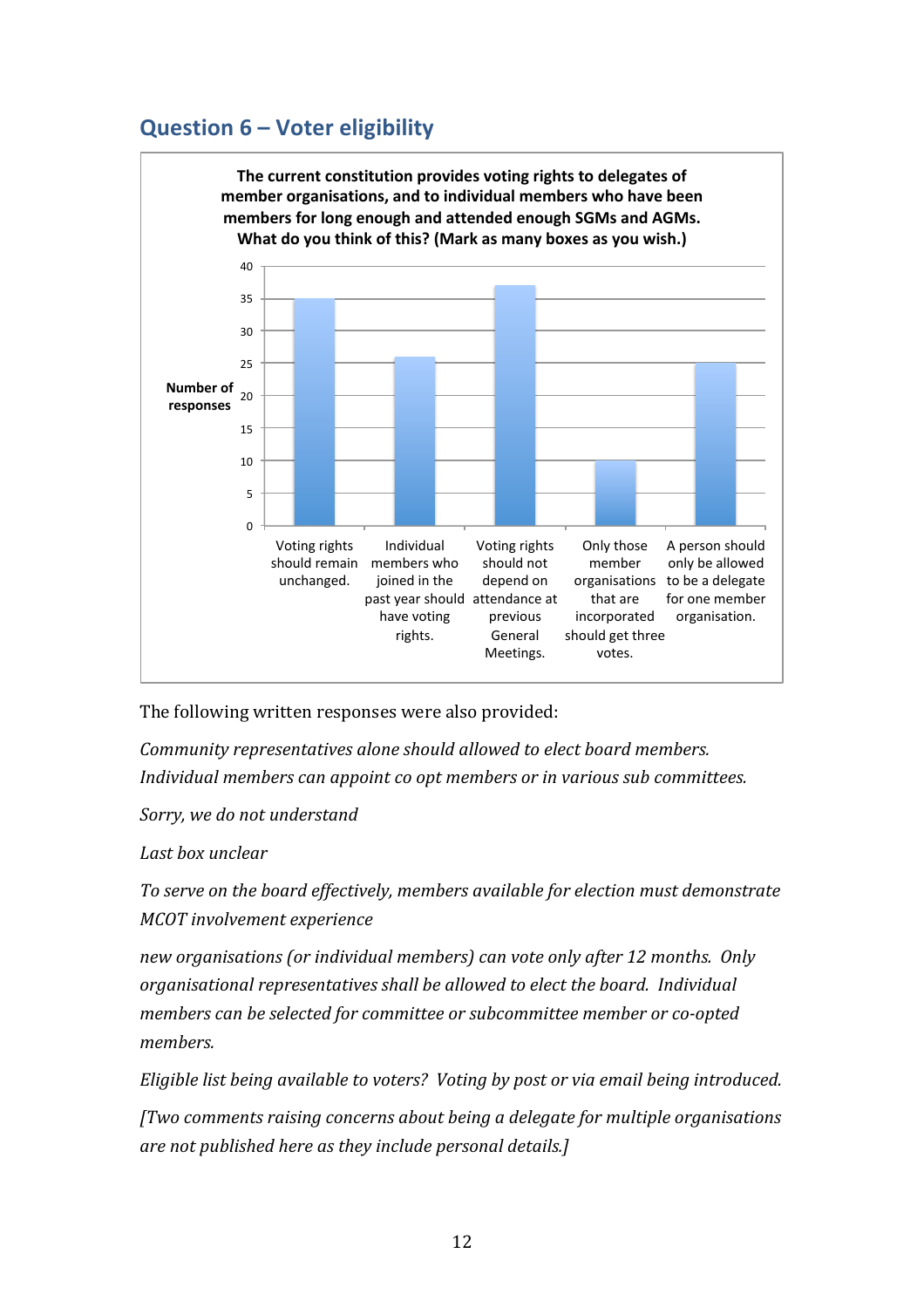*Work needs to be done to ensure one country cannot be over represented in numbers due to having multiple community groups and therefore swaying voting.* For example China and India could both be represented by high numbers of *member organisations in Tasmania with potential to unfairly influence the voting and direction of the board.*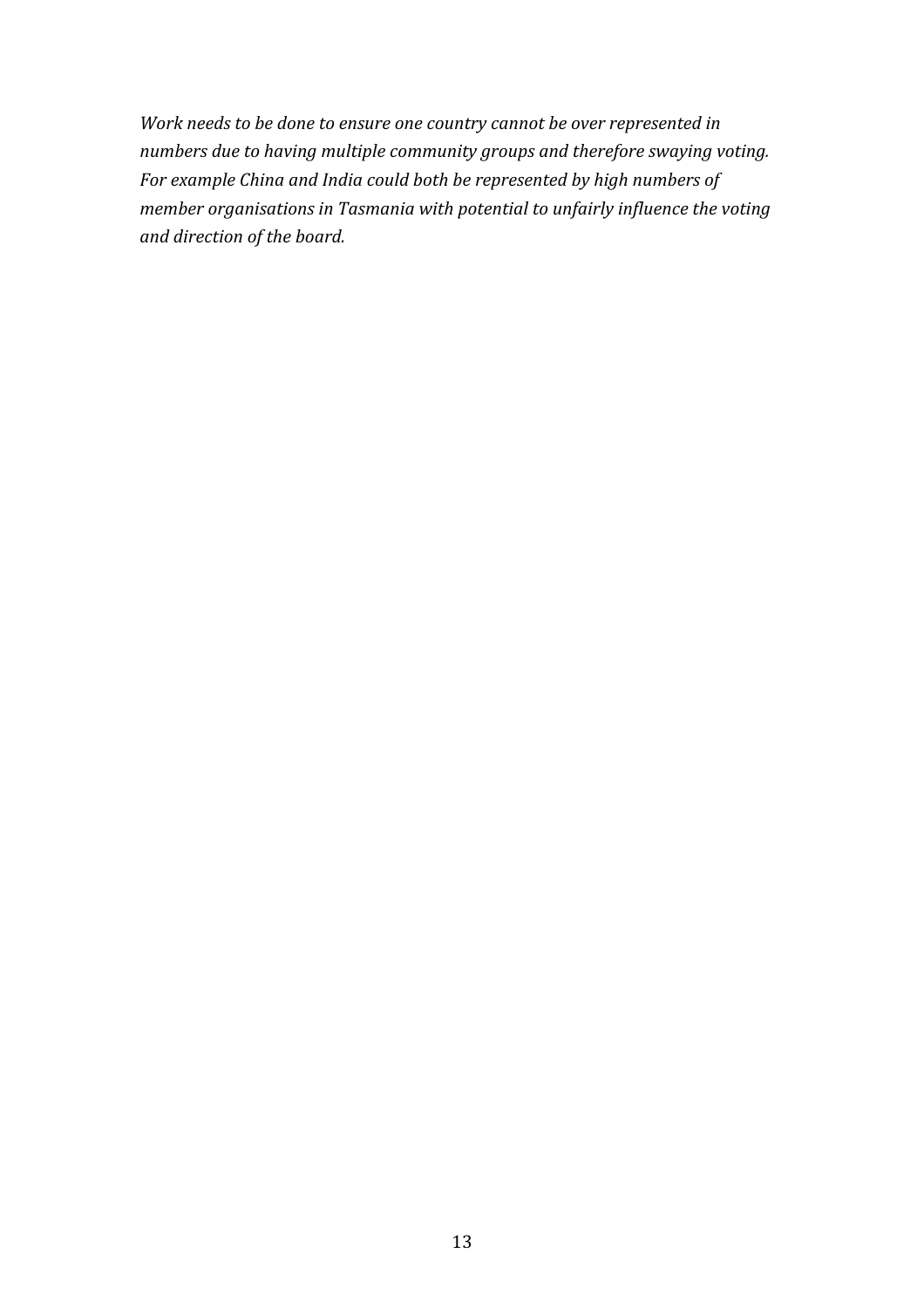

# **Question 7 – Timing and location for voting**

The following written responses were also provided:

*Both by proxy & also send votes to an independent body before General Meetings* 

*This doesn't allow marking > 1 box. I tick last one also* 

*Many people have conflicting commitments. Voting should maximise possibility of participation* 

All voting should only be indicated on official MCOT forms by whatever *transmission method*

*Organisational representatives can do proxy voting*

*Voters* should be allowed to send votes to an independent body. The current Board *is bringing great change and ideas which are all supportive of a healthy and respectful organisation. Lets hope disgruntled members don't come in the way of this significant milestone. Well done to the Chair, Board and staff - we're proud of* you and look forward to the new constitution be implemented soon!